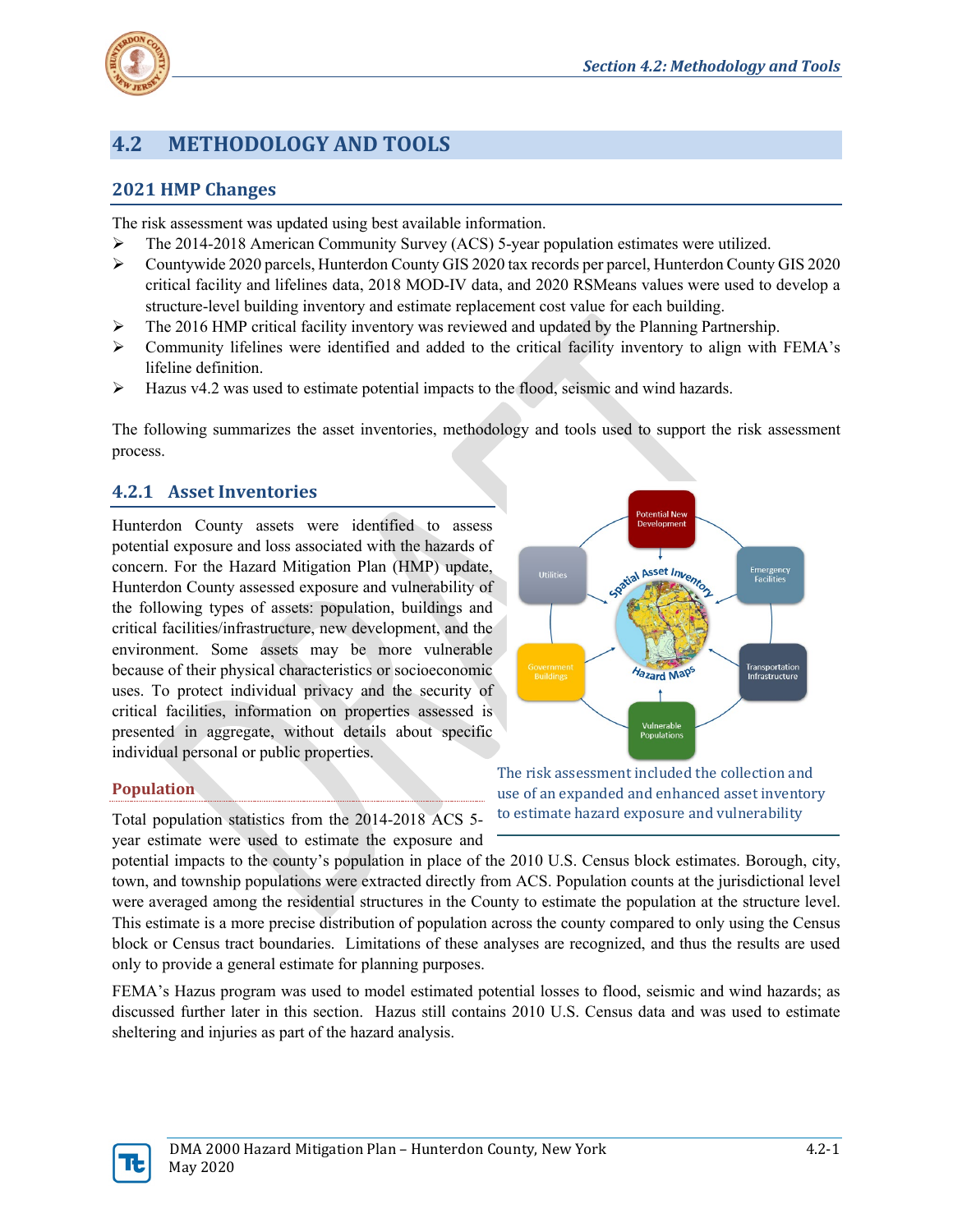

As discussed in Section 3 (County Profile), research has shown that some populations are at greater risk from hazard events because of decreased resources or physical abilities. Vulnerable populations in Hunterdon County included in the risk assessment are children, elderly, population below the poverty level, non-English speaking individuals, and persons institutionalized with a disability.

# **Buildings**

A custom building stock inventory was created countywide. To develop the building inventory, parcels from the 2018 MODIV tax assessor data and 2020 parcel tax records obtained from Hunterdon County GIS, the New Jersey Geographic Information Network Open Data portal and Microsoft Bing 2018 building footprints were used. The Hunterdon County tax record data was created by Hunterdon County GIS to include the most important information about the main structure and land of the parcel. Parcels with more than one tax card were included in this dataset. Attributes provided in the tax records and spatial files were used to further define each structure such as occupancy class, construction class, year built, number of stories, basement type, and square footage. The centroid of each building footprint was used to estimate the building location. Structural and content replacement cost values (RCV) were calculated for each building using the available assessor data, the building footprint, and RSMeans 2020 values. The analysis used a regional location factor of 1.14 and .97 for non-residential and residential occupancy classes, respectively. These location factors were associated with the zip-code options for Hunterdon County. Replacement cost value is the current cost of returning an asset to its pre-damaged condition using present-day cost of labor and materials. Total replacement cost value consists of both the structural cost to replace a building and the estimate value of contents of a building. The occupancy classes available in Hazus were condensed into the categories of residential, commercial, industrial, agricultural, religious, governmental, and educational to facilitate analysis and presentation of results. Residential loss estimates addressed both multi-family and single-family dwellings.

# **Critical Facilities and Lifelines**

The 2016 HMP critical facility inventory was updated using GIS data provided by the Hunterdon County GIS Coordinator. The dataset, which includes essential facilities, utilities, transportation features and user-defined facilities as outlined in Section 3 (County Profile), was enhanced with attributes provided within the spatial layers. The inventory was then reviewed by the Planning Partnership (Steering Committee and municipalities) allowing for County and municipal

*A lifeline provides indispensable service that enables the continuous operation of critical business and government functions, and is critical to human health and safety, or economic security (FEMA).*

input. The update involved a review for accuracy, additions or deletions of new/moved critical assets, identification of backup power for each asset (if known) and the addition of community lifelines in accordance with FEMA's definition; refer to Appendix E (Risk Assessment Supplement). To protect individual privacy and the security of assets, information is presented in aggregate, without details about specific individual properties or facilities.

# **Environment and Land Use Area**

National land use land cover data updated by the New Jersey Department of Environmental Protection (NJ DEP) was used to assess land use characteristics of the County. This land use land cover data represents land use land cover in 2015, and is updated from the 2012 dataset. This dataset helped to inform spatial areas of residential, non-residential, and natural land use areas.

The residential land use category included the following land use types: mixed residential; residential, high density or multiple dwelling; residential, rural, single unit; residential, single unit, low density; and residential, single unit, medium density. The non-residential land use category included all other land use types.

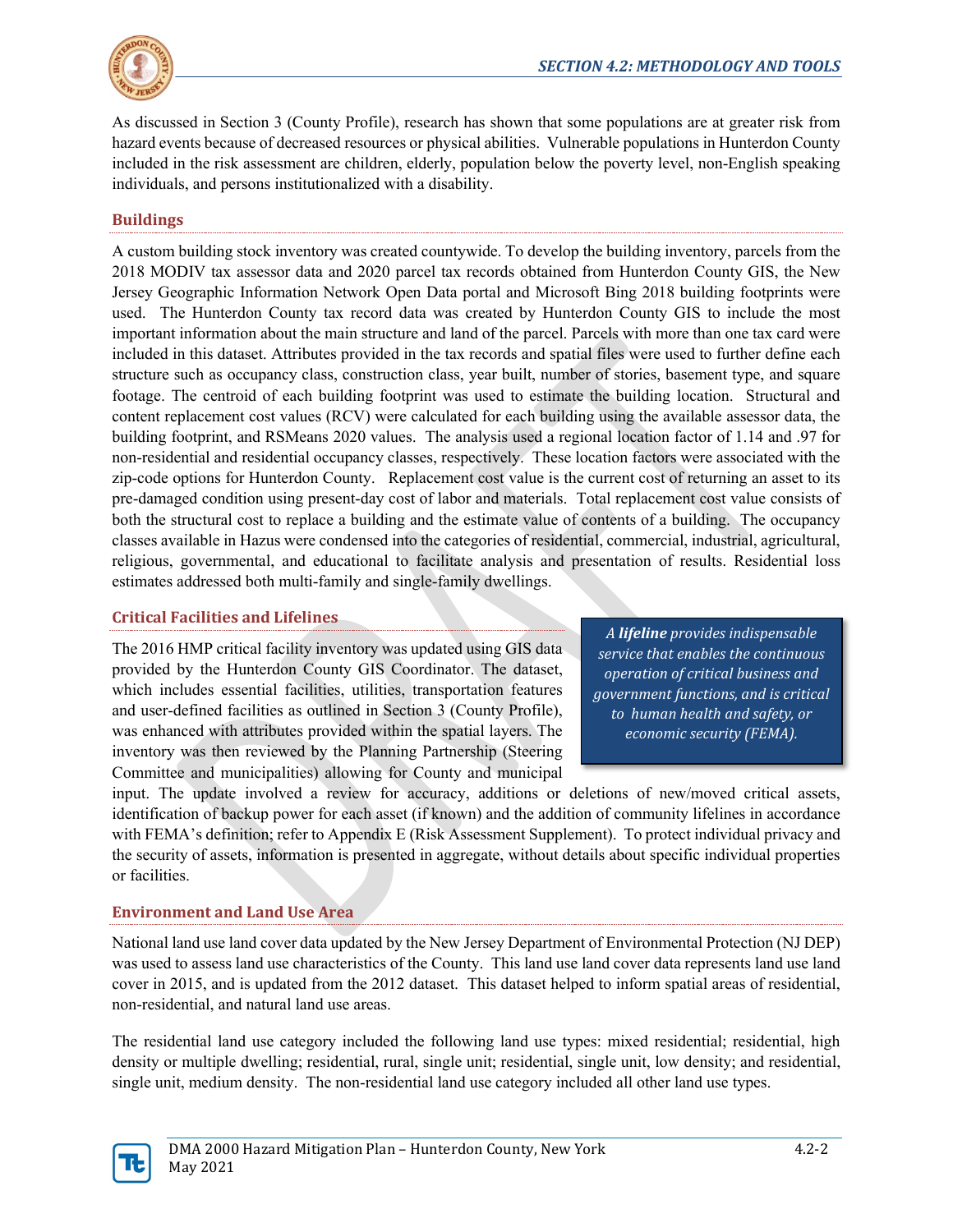

# **New Development**

In addition to summarizing the current vulnerability, Hunterdon County examined new development that can affect the planning area's vulnerability to hazards. New development that occurred within the last five years and development that is projected to occur in the next five years were identified by the County and participating municipalities using Survey123; a cloud-based ESRI ArcGIS online platform. Identifying these changes and integrating them into the risk assessment ensures their vulnerability, if any, is considered when developing the mitigation strategy to reduce future risk. An exposure analysis was conducted and the results shared with the plan participants (one tool in the Mitigation Toolbox discussed in Section 6 – Mitigation Strategy). The new development and exposure analysis results are presented in Section 9 (Jurisdictional Annexes), as a table in each annex.

The New Jersey Highlands Council has identified areas of existing development as well as areas of potential growth that may provide insight as to where potential new development may occur in Hunterdon County. These areas include the Existing Community Zone (both in-fill of new development and re-development) and Designated Centers. In addition, the NJDEP Sewer Service Areas were used to evaluate potential future development because there areas have a planned method of wastewater disposal for specific areas, i.e. whether the wastewater will be collected to a regional treatment facility or treated on site and disposed of through a surface water discharge of groundwater discharge. Refer to Section 3 (County Profile) for illustrations of these areas evaluated in Hunterdon County.

To address the requirements of the DMA 2000 and better understand potential vulnerability and losses associated with hazards of concern, Hunterdon County used standardized tools, combined with local, state, and federal data and expertise to conduct the risk assessment. Three levels of analysis were used depending on the data available for each hazard as described below. Table 4.2-1 summarizes the type of analysis conducted by hazard of concern.

- 1. **Historic Occurrences and Qualitative Analysis**—This analysis includes an examination of historic impacts to understand potential impacts of future events of similar size. In addition, potential impacts and losses are discussed qualitatively using best available data and professional judgement.
- 2. **Exposure Assessment**—This analysis involves overlaying available spatial hazard layers, or hazards with defined extent and locations, with assets in GIS to determine which assets are located in the impact area of the hazard. The analysis highlights which assets might be affected by the hazard. If the center of each asset is located in the hazard area, it is deemed exposed and potentially vulnerable to the hazard.
- 3. **Loss estimation**—The FEMA Hazus modeling software was used to estimate potential losses for the following hazards: flood, earthquake, and hurricane. In addition, an examination of historic impacts and an exposure assessment was conducted for these spatially-delineated hazards.

|                  | Data Analyzed |                            |                            |                 |
|------------------|---------------|----------------------------|----------------------------|-----------------|
|                  |               | <b>Building</b><br>General |                            |                 |
| <b>Hazard</b>    | Population    | <b>Stock</b>               | <b>Critical Facilities</b> | New Development |
| Dam Failure      |               | E                          |                            |                 |
| Disease Outbreak |               |                            |                            |                 |
| Drought          |               |                            |                            |                 |
| Earthquake       |               | Н                          |                            |                 |
| Flood            | E.H           | E, H                       | E, H                       |                 |

### **Table 4.2-1 Summary of Risk Assessment Analyses**

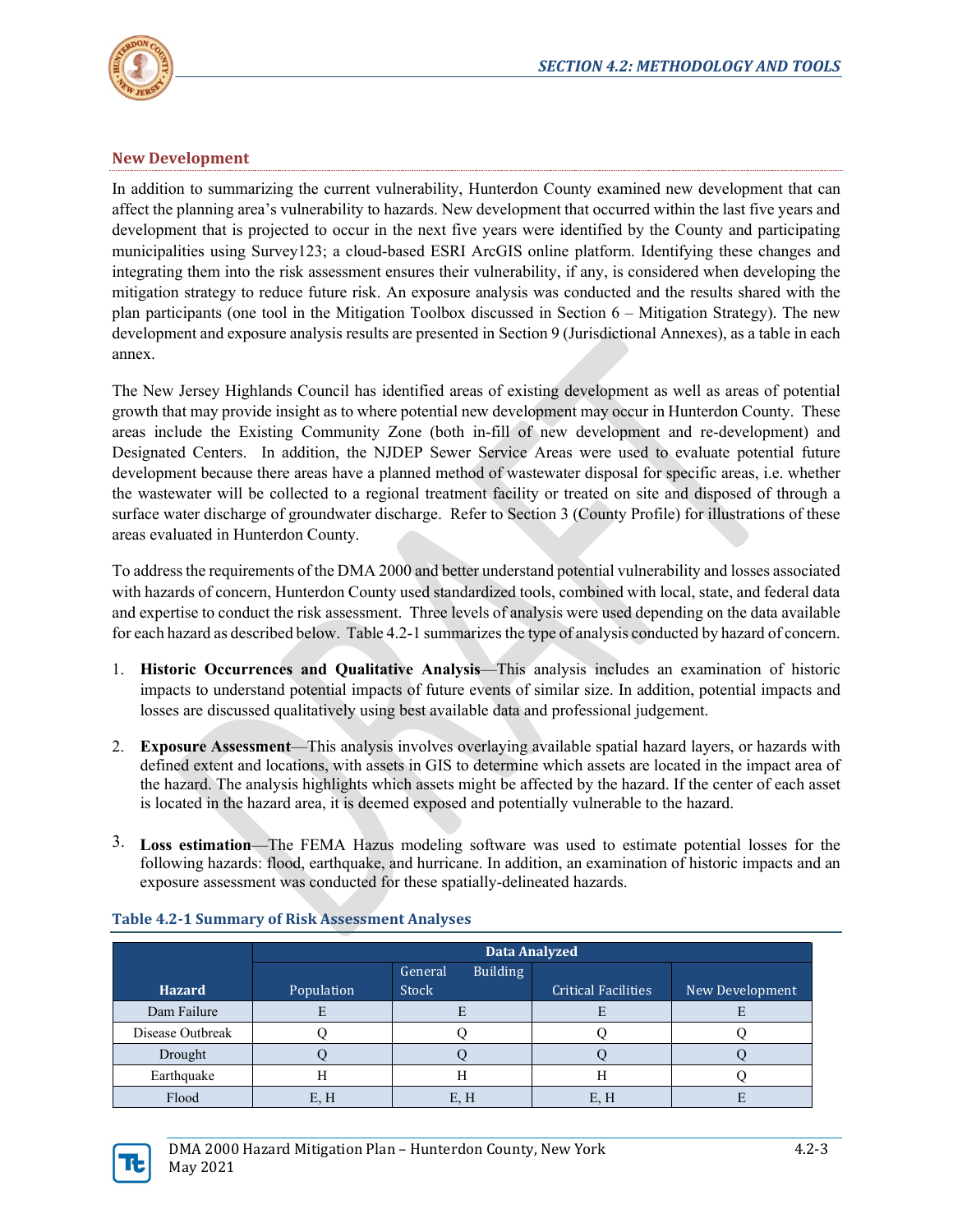

|                                             | <b>Data Analyzed</b> |                            |                            |                 |
|---------------------------------------------|----------------------|----------------------------|----------------------------|-----------------|
|                                             |                      | General<br><b>Building</b> |                            |                 |
| <b>Hazard</b>                               | Population           | <b>Stock</b>               | <b>Critical Facilities</b> | New Development |
| Geological                                  | E                    | E                          | E                          | E               |
| Hazardous Material<br>Release               | E                    | E                          | E                          | E               |
| Hurricane and<br><b>Tropical Storms</b>     | H                    | H                          | H                          |                 |
| Infestations and<br><b>Invasive Species</b> | O                    | О                          |                            |                 |
| Nor'Easter                                  |                      | റ                          |                            |                 |
| Severe Weather                              | O                    | Q                          |                            |                 |
| Severe Winter<br>Weather                    | O                    | Ω                          |                            |                 |
| Wildfire                                    | E                    | E                          | E                          | E               |

*Notes: E = Exposure analysis; H = Hazus analysis; Q = Qualitative analysis*

### **Hazards U.S. – Multi-Hazard (Hazus)**

In 1997, FEMA developed a standardized model for estimating losses caused by earthquakes, known as Hazards U.S. or Hazus. Hazus was developed in response to the need for more effective national-, state-, and community-level planning and for identification of areas that face the highest risk and potential for loss. Hazus was expanded into a multi-hazard methodology, Hazus, with new models for estimating potential losses from wind (severe storms) and flood (riverine) hazards. Hazus is a Geographic Information System (GIS)-based software tool that applies engineering and scientific risk calculations, which have been developed by hazard and



information technology experts, to provide defensible damage and loss estimates. These methodologies are accepted by FEMA and provide a consistent framework for assessing risk across a variety of hazards. The GIS framework also supports the evaluation of hazards and assessment of inventory and loss estimates for these hazards.

Hazus uses GIS technology to produce damage reports, detailed maps and analytical reports that estimate a community's direct physical damage to building stock, critical facilities, transportation systems, and utility systems. To generate this information, Hazus uses default Hazus provided data for inventory, vulnerability, and hazards. This default data can be supplemented with local data to provide a more refined analysis. Damage reports can include induced damage (inundation, fire, threats posed by hazardous materials and debris) and direct economic and social losses (casualties, shelter requirements, economic impact) depending on the hazard and available local data. Hazus' open data architecture can be used to manage community GIS data in a central location. The use of this software also promotes consistency of data output now and in the future and standardization of data collection and storage. More information on Hazus is available at [http://www.fema.gov/hazus.](http://www.fema.gov/hazus)

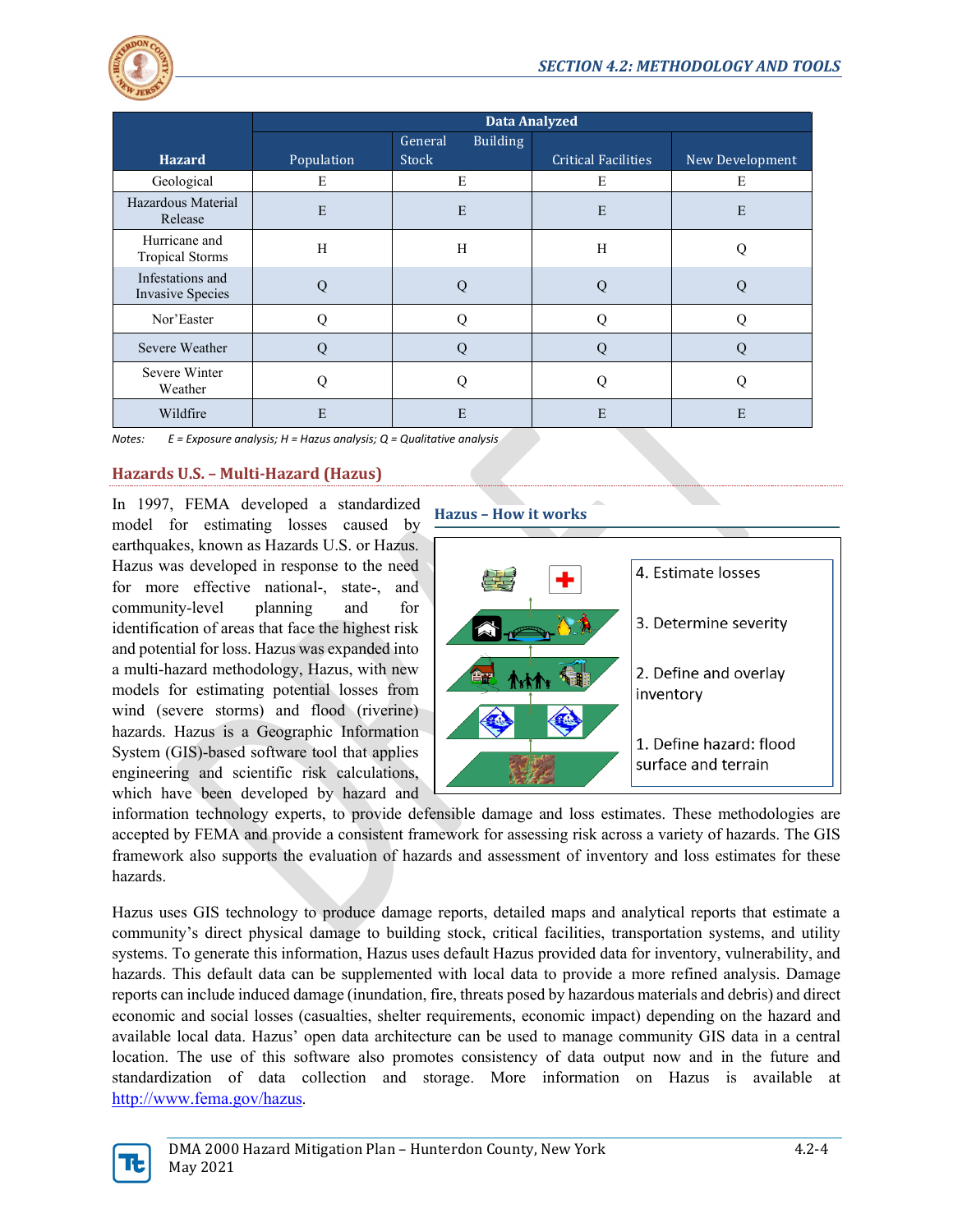

In general, probabilistic analyses were performed to develop expected and estimated distribution of losses (mean return period losses) for the flood, seismic and wind hazards. The probabilistic model generates estimated damages and losses for specified return periods (e.g., 100- and 500-year). Table 4.2-2 displays the various levels of analyses that can be conducted using the Hazus software.

### **Table 4.2-2. Summary of Hazus Analysis Levels**

| <b>Hazus-MH Analysis Levels</b> |                                                                                                                                                                       |  |  |  |
|---------------------------------|-----------------------------------------------------------------------------------------------------------------------------------------------------------------------|--|--|--|
| Level 1                         | Hazus provided hazard and inventory data with minimal outside data collection or<br>mapping.                                                                          |  |  |  |
| Level 2                         | Analysis involves augmenting the Hazus provided hazard and inventory data with more<br>recent or detailed data for the study region, referred to as local data.       |  |  |  |
| Level 3                         | Analysis involves adjusting the built-in loss estimation models used for the hazard loss<br>analyses and is typically done in conjunction with the use of local data. |  |  |  |

### **Dam Failure**

A quantitative analysis was conducted for the dam failure hazard. The County's assets (population, buildings, and critical facilities/lifelines) were analyzed to determine if they were within the following dam probable maximum flood inundation areas:

- Pepacton/Downsville Dam
- Cannonsville Dam
- Spruce Run Dam
- RV Dike Dam
- RV North Dam
- RV South Dam

• Neversink Dam

To assess to County's vulnerability to dam failure, dam safety organizations and regulations, including the National Dam Safety Act, FEMA, US Army Corps of Engineers, and Federal Energy Regulatory Commission were referenced.

# **Disease Outbreak**

A qualitative analysis was conducted using data from the County's COVID-19 resource website and research from the Centers for Disease Control and Prevention (CDC) to review the County's risk to illnesses, including the most recent COVID-19 outbreak.

# **Drought**

A qualitative analysis was conducted for the drought hazard The United States Department of Agriculture (USDA) Census of Agriculture 2017 was used to estimate economic impacts. Information regarding the number of farms and farmland area was extracted from the report and summarized in the vulnerability assessment. Additional resources from the New Jersey 2019 HMP and NJDEP and the National Drought Mitigation Center (NDMC) were used to assess the potential impacts to the population from a drought event.

# **Earthquake**

A probabilistic assessment was conducted for Hunterdon County for the 100 and 500-year mean return period (MRPs) events through a Level 2 analysis in Hazus to analyze the earthquake hazard and provide a range of loss estimates. The probabilistic method uses information from historic earthquakes and inferred faults, locations and magnitudes, and computes the probable ground shaking levels that may be experienced during a recurrence period by Census tract.

As noted in the Hazus Earthquake User Manual, "*Although the software offers users the opportunity to prepare comprehensive loss estimates, it should be recognized that uncertainties are inherent in any estimation* 

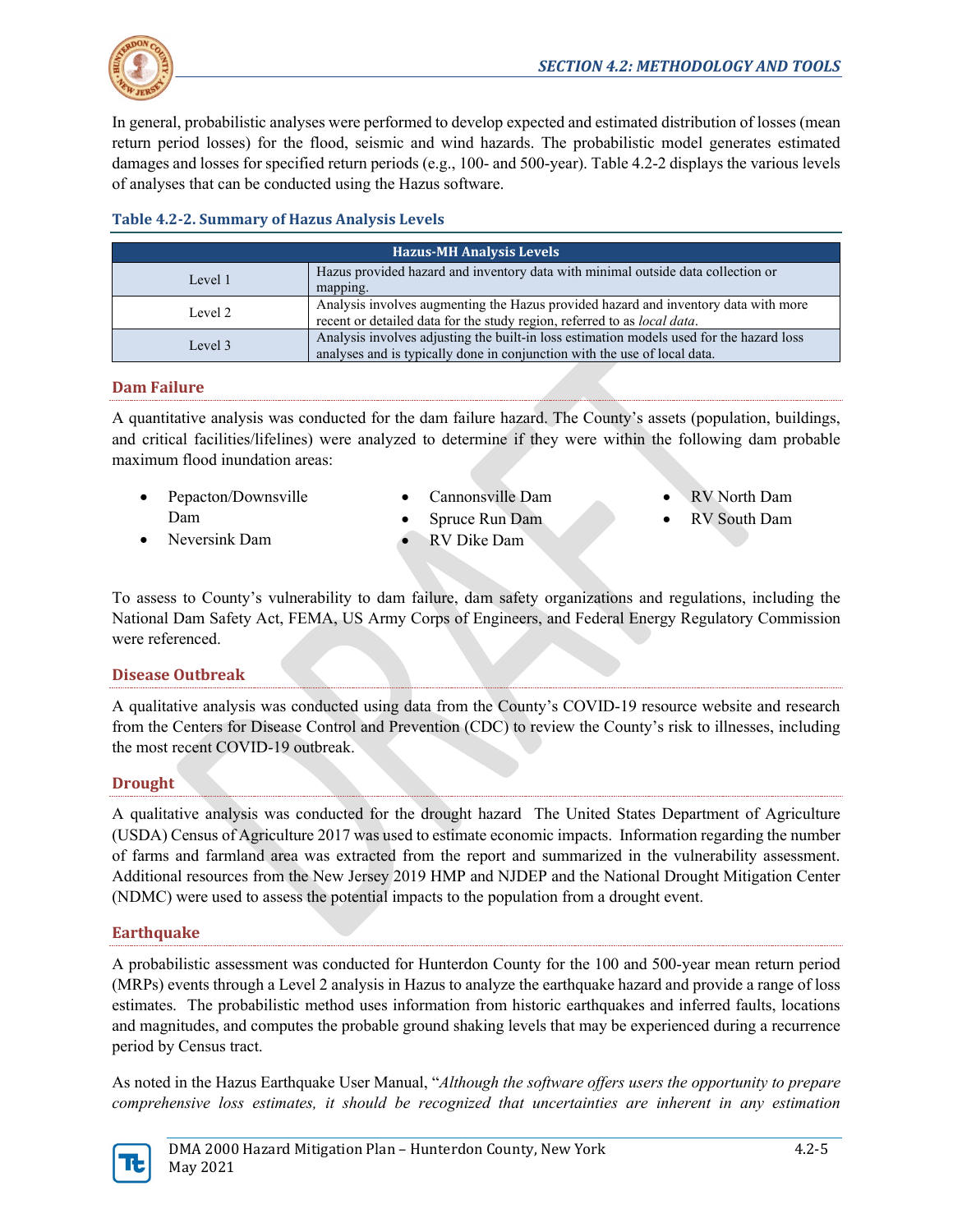

*methodology, even with state-of-the-art techniques. Any region or city studied will have an enormous variety of buildings and facilities of different sizes, shapes, and structural systems that have been constructed over a range of years under diverse seismic design codes. There are a variety of components that contribute to transportation and utility system damage estimations. These components can have differing seismic resistance."* However, Hazus' potential loss estimates are acceptable for the purposes of this HMP.

Groundwater was set at a depth of five (5) feet (default setting). The default assumption is a magnitude 7.0 earthquake for all return periods. Soft soils that amplify and magnify ground shaking and increase building damage and losses. The National Earthquake Hazard Reductions Program (NEHRP) classifies soils with soil Class D and E being the softest. There are no NEHRP soils available for Hunterdon County. An estimated area of NEHRP softer soils was developed by assuming softer soils follow streambeds and floodplains. To develop this boundary, the FEMA 2012 effective DFIRM 1-percent annual chance flood event area and imported into Hazus as a NEHRP soil Class D. Land area outside of the 1-percent annual chance flood event area were assigned as NEHRP Class C soils.

Although damages estimated by Hazus is at the Census tract level, results were presented at the municipal level. Since there are multiple Census tracts that contain more than one jurisdiction, an area analysis was used to extract the percent of each tract that falls within individual jurisdictions. The percentage was multiplied against the results calculated for each tract and summed for each jurisdiction. For example, two municipalities are located within one census tract. The total replacement cost value of Municipality A is 90% of the total census tract replacement cost value, while Municipality B is 10% of the total value. Therefore, 90% of the losses for the census tract will be applied to Municipality A, and 10% will be applied to Municipality B.

Damage estimates are calculated for losses to buildings (structural and non-structural) and contents; structural losses include load carrying components of the structure, and non-structural losses include those to architectural, mechanical, and electrical components of the structure, such as nonbearing walls, veneer and finishes, HVAC systems, boils, etc.

# **Flood**

The 1- and 0.2-percent annual chance flood events were examined to evaluate Hunterdon County's risk to the flood hazard. These flood events are generally those considered by planners and evaluated under federal programs such as the NFIP.

The following data was used to evaluate exposure and determine potential future losses for this plan update:

- The effective Hunterdon County FEMA Digital Flood Insurance Rate Maps (DFIRMs) dated May 2012.
- The 1-percent annual chance flood depth grid used in the 2016 Hunterdon County HMP which was generated using a DEM from the NJ Office of Technology.

The effective Hunterdon County FEMA DFIRM published in 2012 was used to evaluate exposure and determine potential future losses. The depth grid was integrated into the Hazus riverine flood model used to estimate potential losses for the 1-percent annual chance flood event.

To estimate exposure to the 1-percent- and 0.2-percent annual chance flood events, assets inventories (population, building stock, critical facilities, and new development) were overlaid on the 2012 DFIRM.Asset centroids that intersected the flood boundaries were totaled to estimate the building replacement cost value and population located in the FEMA-delineated floodplains.

A Level 2 Hazus riverine flood analysis was performed to estimate potential future loss. Both the critical facility and building inventories were formatted to be compatible with Hazus and its Comprehensive Data Management

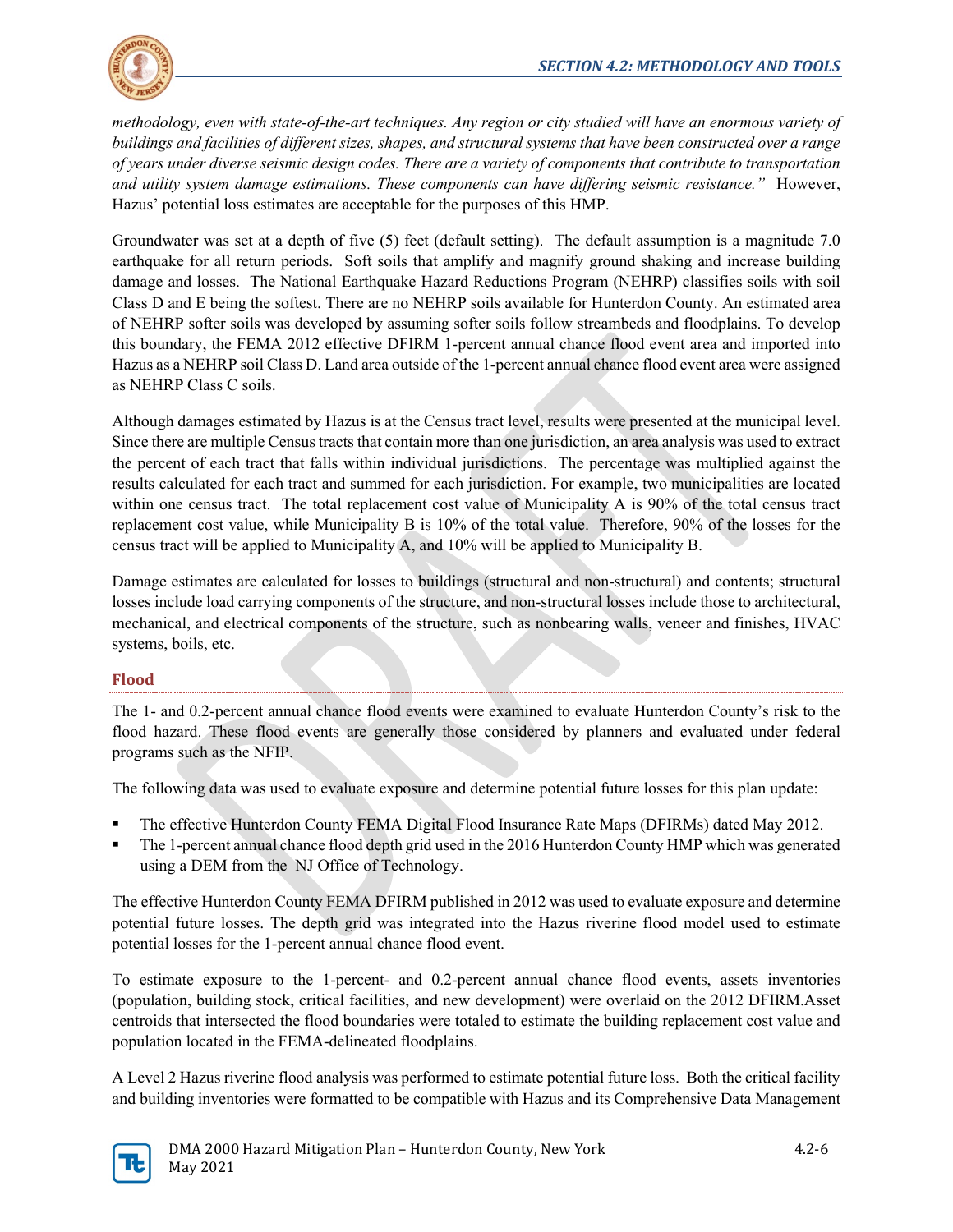

System (CDMS) and integrated into Hazus. The Hazus riverine flood model was run to estimate potential losses in Hunterdon County for the 1-percent annual chance flood events. A user-defined analysis was also performed for the building stock. Buildings located within the floodplain were imported as user-defined facilities to estimate potential losses to the building stock at the structural level. Hazus calculated the estimated potential losses to the population (default 2010 U.S. Census data across dasymetric blocks), potential damages to the general building stock, and potential damages to critical facility inventories based on the depth grids generated and the default Hazus damage functions in the flood model.

# **Geological**

An exposure assessment was conducted using steep slope and carbonate layers to determine the County's risk to the geologic hazard. Steep slopes are an indication of where slides may occur and carbonate soils may be prone to subsidence. Based on the Highlands NJ Council's Steep Slope Protection Area classifications, steep slopes are considered to be greater than 15-percent. Local ordinances often impose more stringent regulations on land development that occurs on slopes of 15% or greater. A steep slope layer was created using the 2014 NJOIT Digital Elevation Model (DEM). The DEM was converted to percent slope and slopes greater than 15 percent were selected.

To determine what assets are exposed to steep slopes and carbonate rock, the County's assets were overlaid with these hazard areas. Assets with their centroid located in the hazard area(s) were totaled to estimate the number (or count) and replacement cost values exposed to a hazard event.

Resources from the New Jersey Geological and Water Survey and US Geological Survey (USGS) were also referenced to assess potential impacts to the County.

### **Hazardous Material Release**

The specific substances transported or at fixed facilities is unknown and can vary. An exposure analysis was conducted for the County's assets (population, building stock, critical facilities, and new development) using a radius around potential HazMat incident sites as follows: exposure within one mile of highways, exposure within a two miles of railways, and exposure within one mile of 2020 EPA Superfund and TRI Sites. Assets with their centroid located in the hazard area were totaled to estimate the totals and values potentially vulnerable if a hazardous materials release should occur.

### **Hurricane and Tropical Storm**

A Hazus probabilistic analysis was performed to analyze the potential future wind losses associated with the 100- and 500-year MRP events. The probabilistic Hazus hurricane model activates a database of thousands of potential storms that have tracks and intensities reflecting the full spectrum of Atlantic hurricanes observed since 1886 and identifies those with tracks associated with Hunterdon County. Hazus contains data on historic hurricane events and wind speeds. It also includes surface roughness and vegetation (tree coverage) maps for the area. Surface roughness and vegetation data support the modeling of wind force across various types of land surfaces. Default demographic and updated building and critical facility inventories in Hazus were used for the analysis. Although damages are estimated at the Census tract level, results were presented at the municipal level. Since there are multiple census tracts that contain more than one jurisdiction, a density analysis was used to extract the percent of building structures that fall within each tract and jurisdiction. The percentage was multiplied against the results calculated for each tract and summed for each jurisdiction.

### **Invasive Species and Harmful Algal Blooms**

All of Hunterdon County is exposed to invasive species and harmful algal blooms. The following were evaluated: mosquitoes, Hemlock Woolly Adelgid, Emerald Ash Borer, Spotted Lanternfly, white-tailed deer, Canada

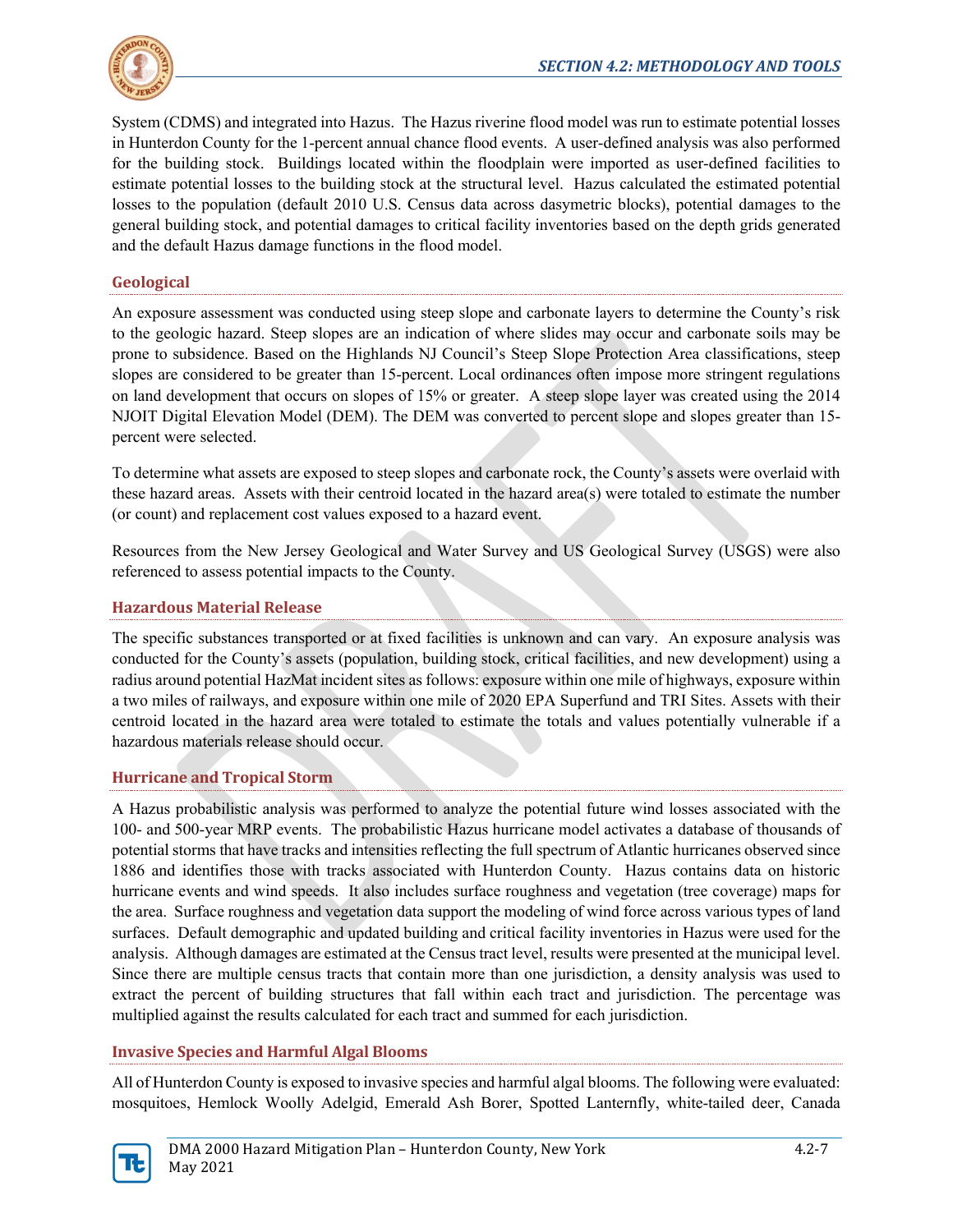

Geese, and harmful algal bloom. Resources from the USDA Forest Service, New Jersey Department of Agriculture, and NJDEP were referenced to assess the potential impacts to the County's assets.

### **Nor'Easter**

A qualitative assessment was conducted for the Nor'Easter hazard. The Hazus model's projected wind speeds and associated losses associated the probabilistic events evaluated for the Hurricane and Tropical Storm hazards may be used as a reference for Nor'Easter wind impacts. Research from the National Weather Service, National Climatic Data Center, and Office of the New Jersey State Climatologist were used to assess the nature of Nor'Easters and their impact on the County.

### **Severe Storm**

A qualitative assessment was performed to analyze the impacts of severe storm events. Data and studies from the Storm Prediction Center, FEMA, and National Weather Service were analyzed in order to measure the vulnerability of the County to thunderstorms, lightning, hailstorms, windstorms, tornadoes, and extreme temperatures.

### **Severe Winter Storm**

All of Hunterdon County is exposed and vulnerable to the winter storm hazard. In general, structural impacts include damage to roofs and building frames, rather than building content. Current modeling tools are not available to estimate specific losses for this hazard. A percentage of the custom-building stock structural replacement cost value was utilized to estimate damages that could result from winter storm conditions (i.e., 1 percent, 5-percent, and 10-percent of total replacement cost value). Given professional knowledge and currently available information, the potential losses for this hazard are considered to be overestimated; hence, providing a conservative estimate for losses associated with winter storm events.

### **Wildfire**

The NJFFS uses Wildfire Fuel Hazard data to assign wildfire fuel hazard rankings across the State. This data, developed in 2009, is based upon NJDEP's 2002 Land Use/Land Cover datasets and NJDEP's 2002 10-meter Digital Elevation Grid datasets. For the wildfire hazard, the NJFFS Wildfire Fuel Hazard "extreme', 'very high' and 'high' areas are identified as the wildfire hazard area. The defined hazard area was overlaid upon the asset data (population, building stock, critical facilities and potential new development) to estimate the exposure to each hazard.

Asset data (population, building stock, critical facilities, and new development) were used to support an evaluation of assets exposed and potential impacts and losses associated with this hazard. To determine what assets are exposed to wildfire, the County's assets were overlaid with the hazard area. Assets with their centroid located in the hazard area were totaled to estimate the totals and values exposed to a wildfire event.

# **Considerations for Mitigation and Next Steps**

- **All Hazards** 
	- o Create an updated user-defined general building stock dataset using updated building footprints provided by the County and updated parcel data created by the tax assessor.
	- o Utilize updated and current demographic data. If 2020 U.S. Census demographic data is available at the U.S. Census block level during the next plan update, use the census block estimates and residential structures for a more precise distribution of population, or the current American Community Survey 5-Year Estimate populations counts at the Census tract level.
- Dam Failure

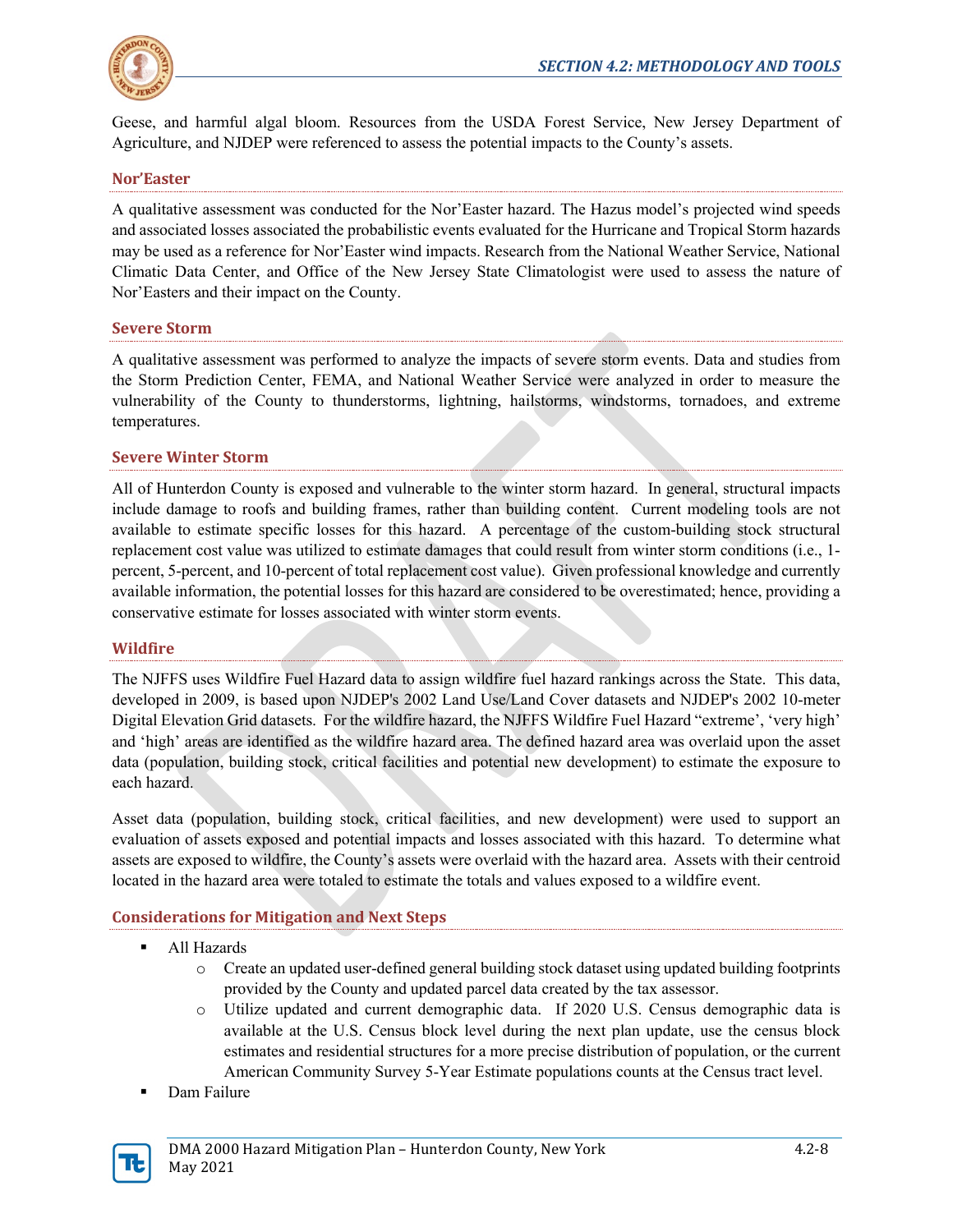

- o Updated dam failure inundation areas to estimate assets exposed to this hazard.
- Disease Outbreak
	- o As more information has been collected about COVID-19, future assessments should consider adding in an evaluation of how the County responded to the pandemic, identify critical facilities with vulnerabilities/limitations to respond effectively, and major transit routes connecting the community to facilities that help treat or vaccinate patients impacted by the pandemic.
- Earthquake
	- o Gather NEHRP Soil data to perform an Earthquake exposure analysis
	- o Identify unreinforced masonry in critical facilities and privately-owned buildings (i.e., residences) by accessing local knowledge, tax assessor information, and/or pictometry/orthophotos. These buildings may not withstand earthquakes of certain magnitudes and plans to provide emergency response/recovery efforts at these properties can be developed.
- Extreme Temperature
	- o Track extreme temperature data for injuries, deaths, shelter needs, pipe freezing, agricultural losses, and other impacts to determine distributions of most at risk areas.
- Flood
	- o The general building stock inventory can be updated to include attributes regarding first floor elevation and foundation type (basement, slab on grade, etc.) to enhance loss estimates.
	- o Conduct a Hazus loss analysis for more frequent flood events (e.g., 10 and 50-year flood events).
	- o Continue to expand and update urban flood areas to further inform mitigation.
	- o As more current FEMA floodplain data become available (i.e., DFIRMs), update the exposure analysis and generate a more detailed flood depth grid that can be integrated into the current Hazus version.
- Geological Hazards
	- o A pilot study conducted in Schenectady County, NY (Landslide Susceptibility A Pilot Study of Schenectady County, NY) provided a detailed methodology for delineating high-risk landslide areas. This study looked at a variety of environmental characteristics including slope and soil conditions to determine areas at risk to landslide. To coincide with the methodology of that study, the generated slopes were categorized into five classes: 0%-2%; 3%-7%; 8%- 15%; 16%-25%; Greater than 25%. Should the County determine the need for a more detailed assessment of risk, it could determine steep slope by other percent categorizations. Additional environmental and soil characteristics used in the Schenectady County plan can be collected and used to follow the methodology used to further delineate the County's most at risk areas.
- Hurricane
	- o General building stock inventory can be updated to include attributes regarding protections against strong winds, such as hurricane straps, to enhance loss estimates.
- Severe Winter Storm
	- o If available for the region, obtain average snowfall distributions to determine if various areas in the County have historically received higher snowfalls and may continue to be more susceptible to higher snowfalls and snow loads on the building stock and critical facilities and infrastructure.
- Wildfire
	- o General building stock inventory can be updated to include attributes such as roofing material or fire detection equipment.

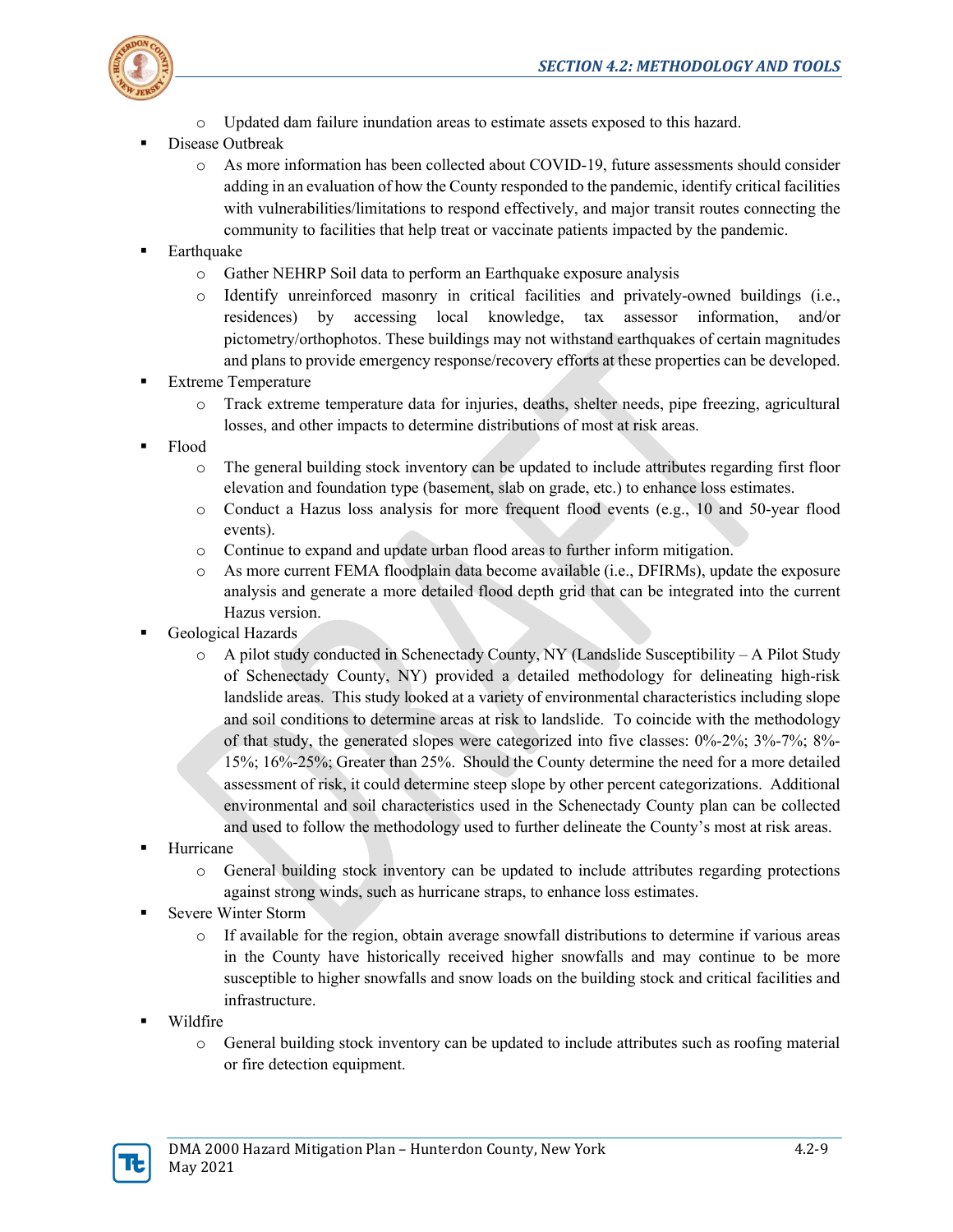

# **4.2.1 Data Source Summary**

Table 4.2-3 summarizes the data sources used for the risk assessment for this plan.

### **Table 4.2-2. Risk Assessment Data Documentation**

| <b>Data</b>                        | <b>Source</b>                                                                     | <b>Date</b>           | Format                               |
|------------------------------------|-----------------------------------------------------------------------------------|-----------------------|--------------------------------------|
| Population data                    | U.S. Census Bureau; American Community<br>Survey 5-Year Estimates                 | 2010; 2014<br>$-2018$ | Digital (GIS) format                 |
| Building Inventory                 | Hunterdon Parcel Data, MODIV, Microsoft,<br>Tetra Tech                            |                       | 2020; 2018 Digital (GIS) format      |
| Critical facilities                | Hunterdon Planning Partnership (Steering<br>Committee, County and Municipalities) | 2020                  | Digital (GIS) format                 |
| Dam Inundation Areas               | Hunterdon GIS and NYCDEP                                                          |                       | $2020$ ; $2013$ Digital (GIS) format |
| Digitized Effective DFIRM maps     | <b>FEMA</b>                                                                       | 2012                  | Digital (GIS) format                 |
| Digital Elevation Model            | <b>NJOIT</b>                                                                      | 2014                  | Digital (GIS) format                 |
| Road and Rail<br><b>Network</b>    | <b>NJDOT</b>                                                                      | 2017/2019             | Digital (GIS) format                 |
| Carbonate Rock Hazard Area         | <b>USGS</b>                                                                       | 2014                  | Digital (GIS) format                 |
| <b>EPA Superfund and TRI Sites</b> | <b>EPA</b>                                                                        | 2020                  | Digital (GIS) format                 |
| New Development Data               | Hunterdon Planning Partnership and County<br>Jurisdictions                        | 2020                  | Digital (GIS) Format                 |
| Wildfire Fuel Hazard               | <b>NJDEP/NFFS</b>                                                                 | 2009                  | Digital (GIS) format                 |
| Depth Grid                         | 2016 Hunterdon HMP                                                                | 2016                  | Digital (GIS) format                 |

*DFIRM Digital Flood Insurance Rate Map*

*FEMA Federal Emergency Management Agency*

*GIS Geographic Information System* 

*HMP Hazard Mitigation Plan*

*NJDEP New Jersey Department of Environmental Protection*

*NJFFS New Jersey Forest Fire Service*

*NJGWS New Jersey Geological and Water Survey*

*NJOIT New Jersey Office of Information Technology*

*NYCDEP New York City Department of Environmental Protection*

*USGS United States Geological Survey*

# **Limitations**

For this risk assessment, the loss estimates, exposure assessments, and hazard-specific vulnerability evaluations rely on the best-available data and methodologies. Uncertainties are inherent in any loss estimation methodology and arise in part from incomplete scientific knowledge concerning natural hazards and their effects on the built environment. Uncertainties also result from the following:

- 1) Approximations and simplifications necessary to conduct such a study.
- 2) Incomplete or dated inventory, demographic, or economic parameter data.
- 3) The unique nature, geographic extent, and severity of each hazard.
- 4) Mitigation measures already employed by the participating municipalities.
- 5) The amount of advance notice residents have to prepare for a specific hazard event.

These factors can result in a range of uncertainty in loss estimates, possibly by a factor of two or more; therefore, potential exposure and loss estimates are approximate. These results do not predict precise results and should be used to understand relative risk. Over the long term to assist in estimating potential losses, Hunterdon County will collect additional data and update and refine existing inventories.